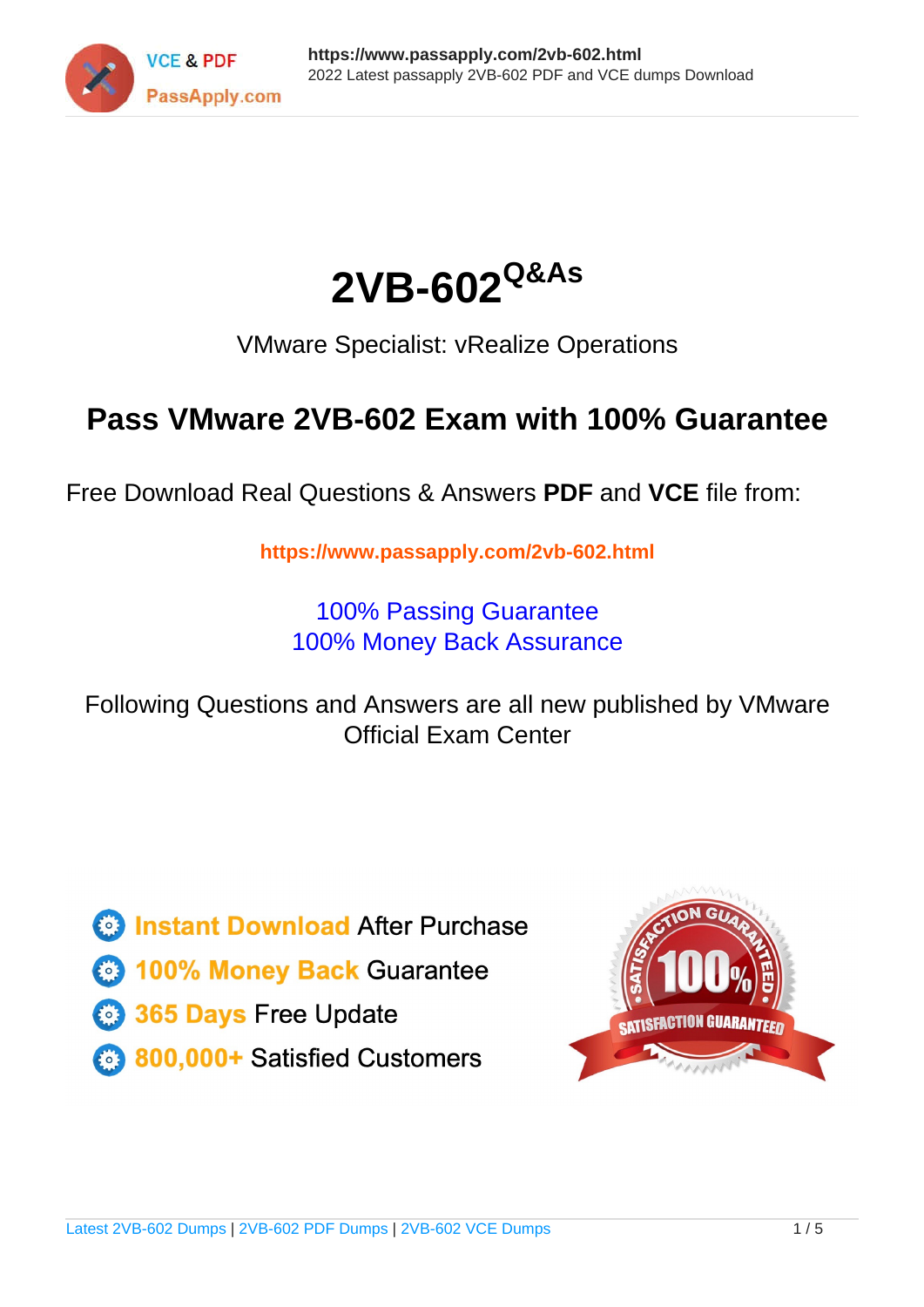

# **QUESTION 1**

View the exhibit.

In the Policy Library tree shown, a change to which two policies could have an impact on the Production MySQL policy? (Choose two.)



- 
- B. The A Production Policy
- C. The Production PostgreSQL policy
- D. The Base Settings policy
- E. The Production MySQL policy

# Correct Answer: BD

Reference https://pubs.vmware.com/vrealizeoperationsmanager-6/index.jsp?topic=%2Fcom.vmware.vcom.core.doc%2 FGUID-3A0B0010-0584-4D02-89F1-A91CC2850362.html

# **QUESTION 2**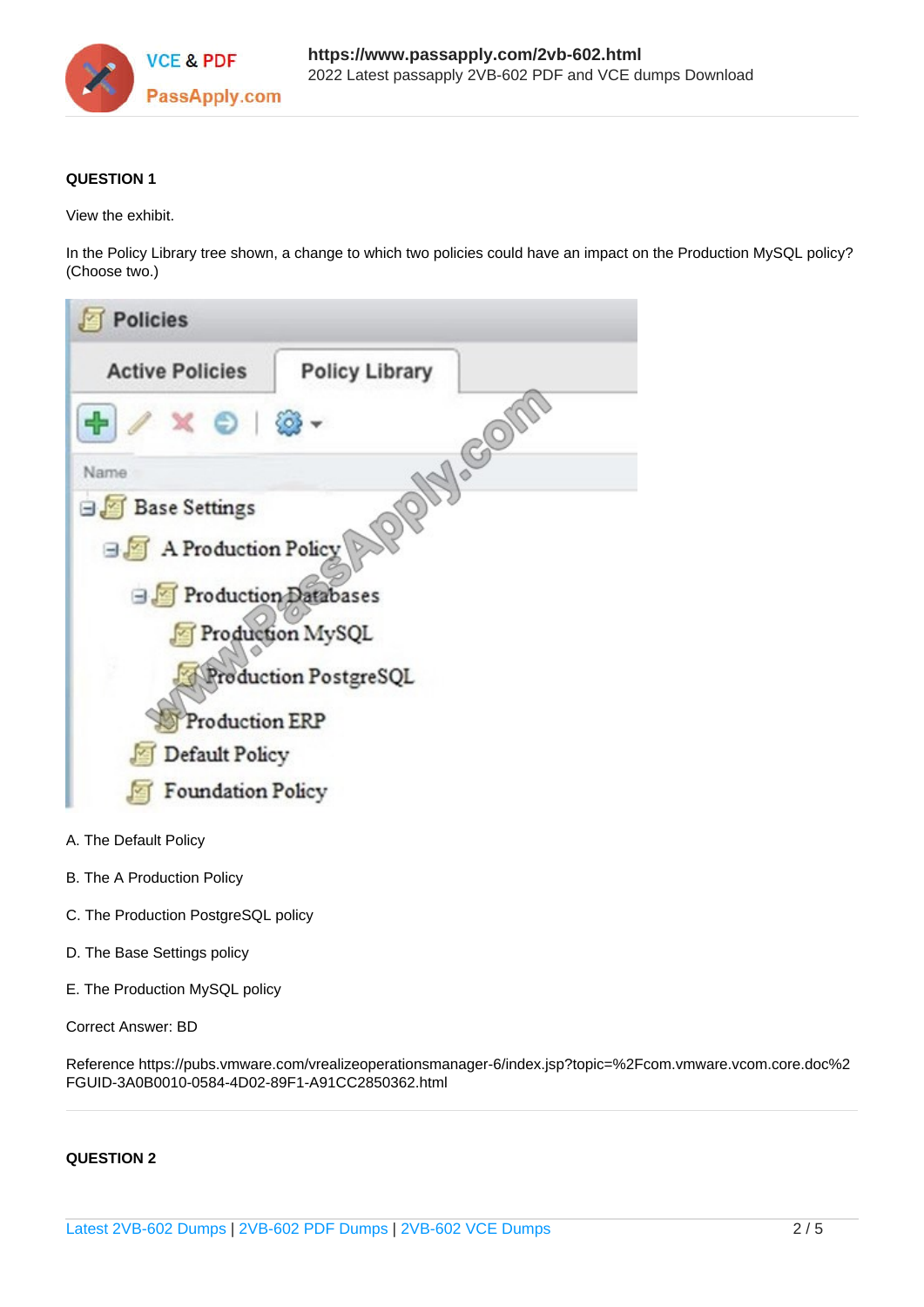

View the Exhibit.



In the Policy Library tree shown, a change to which two policies could have an impact on the Production MySQL policy? (Choose two.)

- A. The Default Policy
- B. The A Production Policy
- C. The Base Settings policy
- D. The Production PostgreSQL policy
- E. The Production MySQL policy

Correct Answer: CE

# **QUESTION 3**

By default, which size configurations are offered by VMware during the installation of vRealize Operations? (Choose the best answer.)

- A. Extra Small, Small, Medium, and Large
- B. Small, Medium, Large, and Extra Large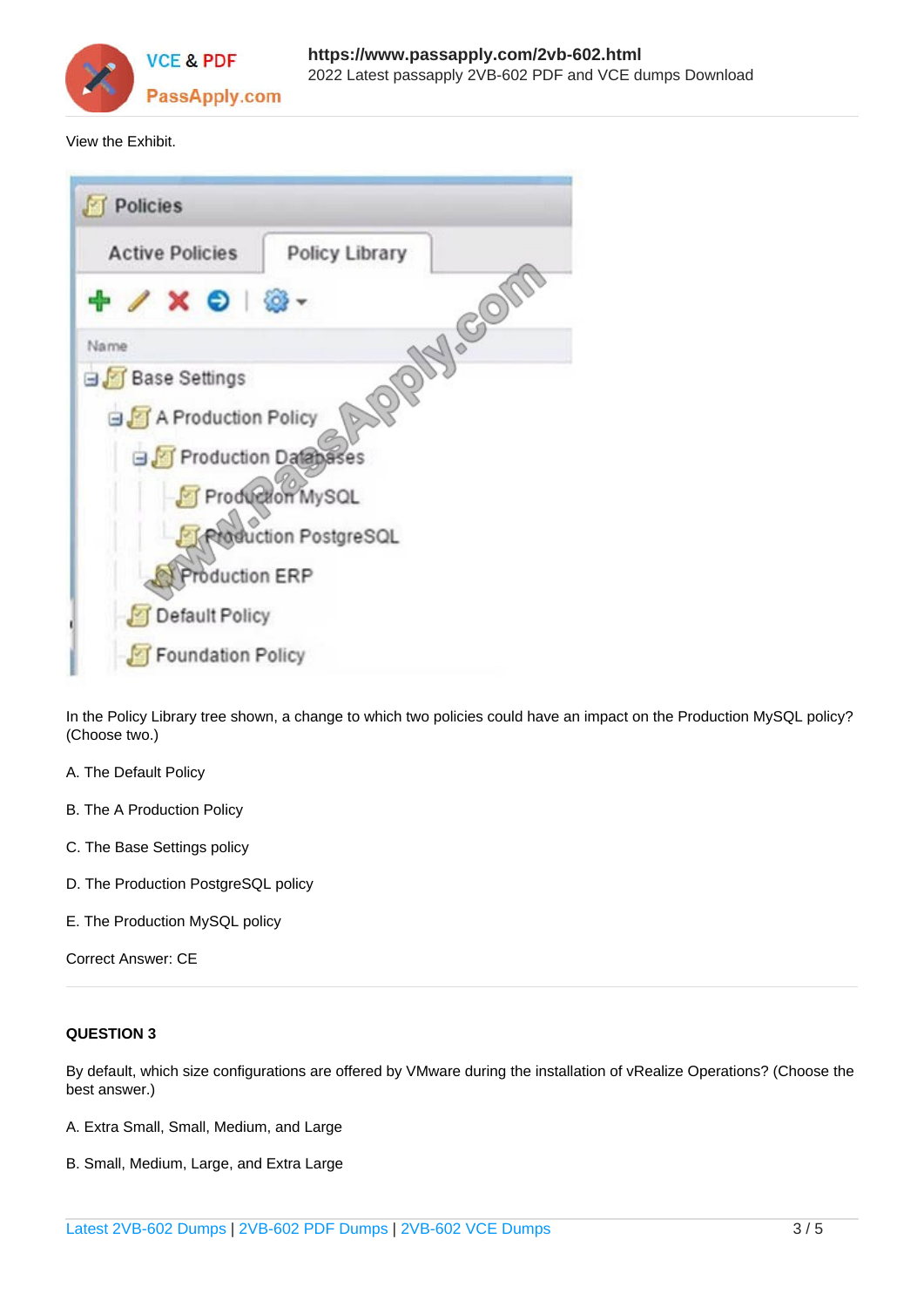

- C. Extra Small, Small, Medium, Large, and Extra Large
- D. Small, Medium, and Large
- Correct Answer: C

Reference https://kb.vmware.com/s/article/2148829

### **QUESTION 4**

What are two valid scenarios that can be added to a project for a cluster compute resource? (Choose two.)

- A. Add Virtual Machine
- B. Add Host System
- C. Add Network Capacity
- D. Add IOPS to Cluster
- E. Add Costs of New Capacity

Correct Answer: DE

#### **QUESTION 5**

Which statement is true about the Density badge? (Choose the best answer.)

- A. The Density badge considers CPU only
- B. The Density badge considers CPU, memory and storage only
- C. The Density badge considers CPU and memory only
- D. The Density badge considers memory only
- Correct Answer: C

Reference https://blogs.vmware.com/management/2015/05/understanding-density-badge-vrealize-operations-techtips-14.html

[Latest 2VB-602 Dumps](https://www.passapply.com/2vb-602.html) [2VB-602 PDF Dumps](https://www.passapply.com/2vb-602.html) [2VB-602 VCE Dumps](https://www.passapply.com/2vb-602.html)